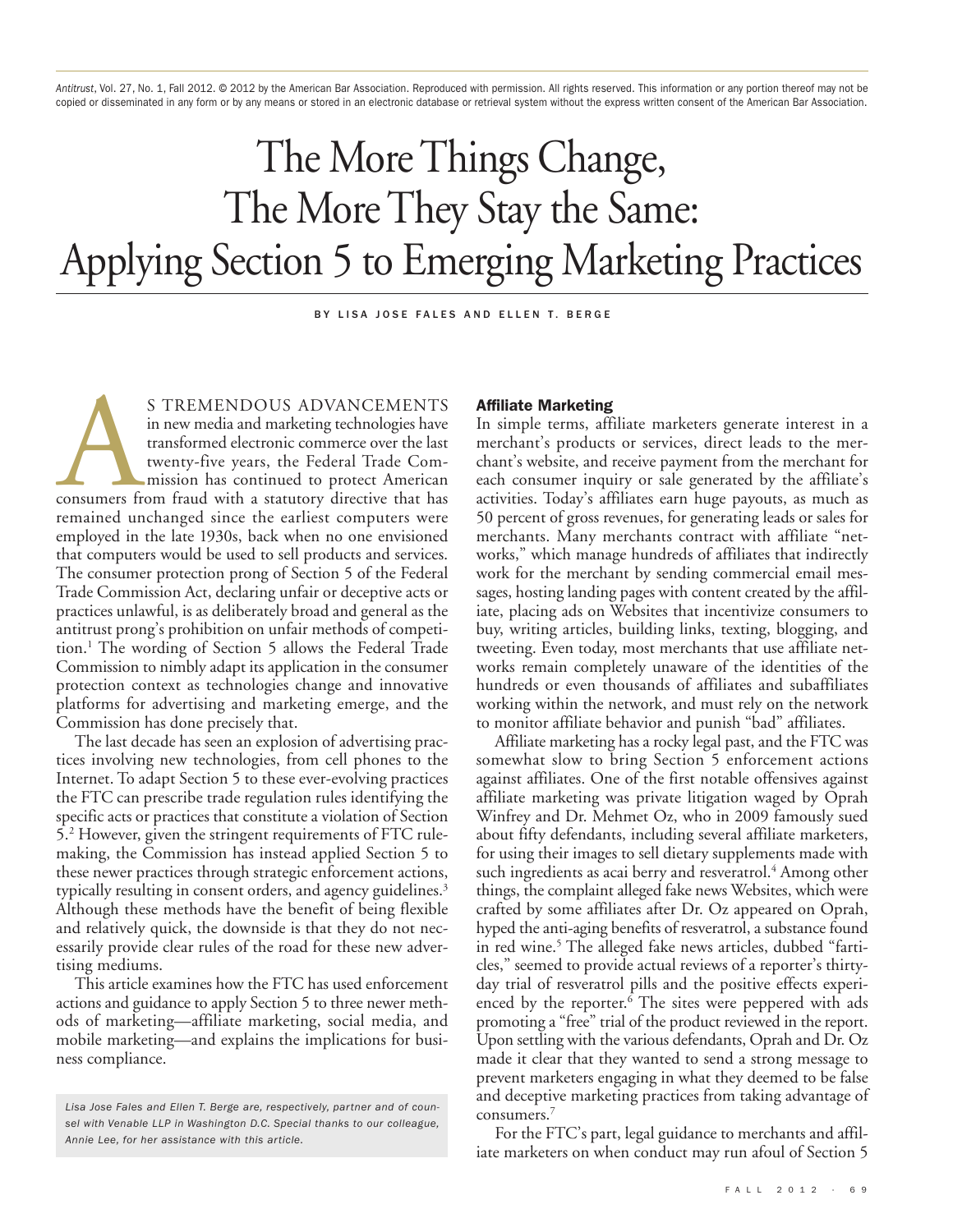can be found in the FTC's Guides Concerning the Use of Endorsements and Testimonials in Advertising. The Commission revised and updated these in 2009 to reemphasize, among other things, that customer testimonials used by advertisers to promote their products and services must reflect the experiences of actual consumers, and that if the advertiser has compensated the endorser in any way that a consumer would be unlikely to expect, then disclosure of such "material connection" between the advertiser and endorser must be made. 8

In April 2011, the FTC announced its filing of ten lawsuits against affiliate marketers that allegedly operated fake news sites about acai berry weight-loss products. <sup>9</sup> The complaints alleged Section 5 violations, including false and unsubstantiated product claims made by the affiliates about the products, misrepresentations about the fake news reports, and failure of the affiliates to disclose connections to the sellers. 10 The FTC also sued marketers who allegedly used troublesome affiliates to sell the marketers' products and services.<sup>11</sup> In one case, the FTC alleged the marketer paid "millions of dollars" to lure consumers to the marketer's website by using fake news reports, and that the marketer violated Section 5 "directly or through affiliates acting on their behalf and for their benefit" by misrepresenting that objective news reporters had reviewed the product, that trial offers for the product were "free" or "risk free," and that using the product would result in substantial and rapid weight loss. 12

Although Section 5 enforcement has likely made fake news sites a thing of the past, affiliate marketing continues to flourish. For example, while some affiliates transmit content created by a merchant only to the affiliate's email distribution list, other affiliates are writing articles that serve to generate interest in a company's products or services. In some cases, some articles seem intended to enhance the number of highranking, positive hits on a Web search when the company's online reputation is otherwise troubled by negative publicity and consumer complaints. 13

How can a company that uses affiliates avoid indirect liability for violations of Section 5 committed by the affiliates? The FTC has indicated that companies must make almost herculean efforts to police their affiliate marketers' conduct. <sup>14</sup> In consent orders obtained against two marketers earlier this year, the FTC required the companies to obtain full contact information for every affiliate, review and approve all of the marketer materials to be used by each affiliate prior to use, investigate each complaint against an affiliate, immediately terminate and stop paying any affiliate that fails to comply with the company's requirements, and refund each consumer whose sale was generated by affiliate misconduct. <sup>15</sup> Given the complexities of affiliate marketing, including the roles of affiliate networks in managing hundreds or thousands of affiliates and subaffiliates around the world, and the ability of affiliates to swap out advertisements with a keystroke, the industry has regarded these "requirements" as practically impossible for any merchant to

carry-out. <sup>16</sup> Nonetheless, the consent orders are important guidance regarding the FTC's expectations for compliance with Section 5 concerning affiliate marketing practices.

## **Social Media and Blogging**

Businesses are voraciously incorporating Facebook, Twitter, Pinterest, and other social media platforms as key components of their customer outreach and marketing plans. Particularly since third-party ad agencies and affiliate marketers carry out many social media programs, the risks of disseminating false or deceptive content are substantial. The FTC has given fair warning that truth in advertising principles apply to blog and social networking sites, even though Section 5 enforcement actions have not yet focused on the misuses of social media. 17

The FTC's 2009 revisions to its Endorsements Guides added examples of how Section 5 standards apply to social media. <sup>18</sup> One example describes an advertiser who requests that a blogger try a new body lotion and write a review of the product on her blog. The blogger makes claims about the product that the advertiser does not otherwise make and does not ask the advertiser for substantiation for the claims that she makes. The FTC says that both the blogger and the advertiser are subject to liability for violating Section 5 for the unsubstantiated representation made through the blogger's endorsement. <sup>19</sup> Another example describes a "video game expert" who maintains a personal blog about his gaming experiences. <sup>20</sup> When a manufacturer of a video game sends him a free copy and he writes a favorable review, the FTC Guides dictate that he should clearly and conspicuously disclose that he received the game free of charge because his relationship to the manufacturing company would not otherwise be obvious. The FTC also advises that the manufacturer should instruct the blogger that the connection must be disclosed, and it should have procedures in place to try to monitor the blogger's postings for compliance. 21

Within months after the revised Endorsements Guides went into effect, the FTC investigated AnnTaylor Stores Corp. concerning the company providing gifts to bloggers who wrote about an AnnTaylor LOFT preview event. In an April 2010 letter to AnnTaylor's counsel, FTC staff wrote that "Section 5 of the FTC Act requires the disclosure of a material connection between an advertiser and an endorser when such a relationship is not otherwise apparent from the context of the communication that contains the endorsement."<sup>22</sup> FTC staff ultimately decided to close the investigation, finding that only a small number of the bloggers posted any content about the fashion show, and several of them did disclose that LOFT had provided gifts. <sup>23</sup> Notably, the fact that LOFT adopted a written policy stating that it would not issue any gifts to bloggers without telling the bloggers to disclose the gifts factored into the closing decision. The closing letter cautioned LOFT to honor the written policy and take reasonable steps to monitor blogger compliance with the policy. 24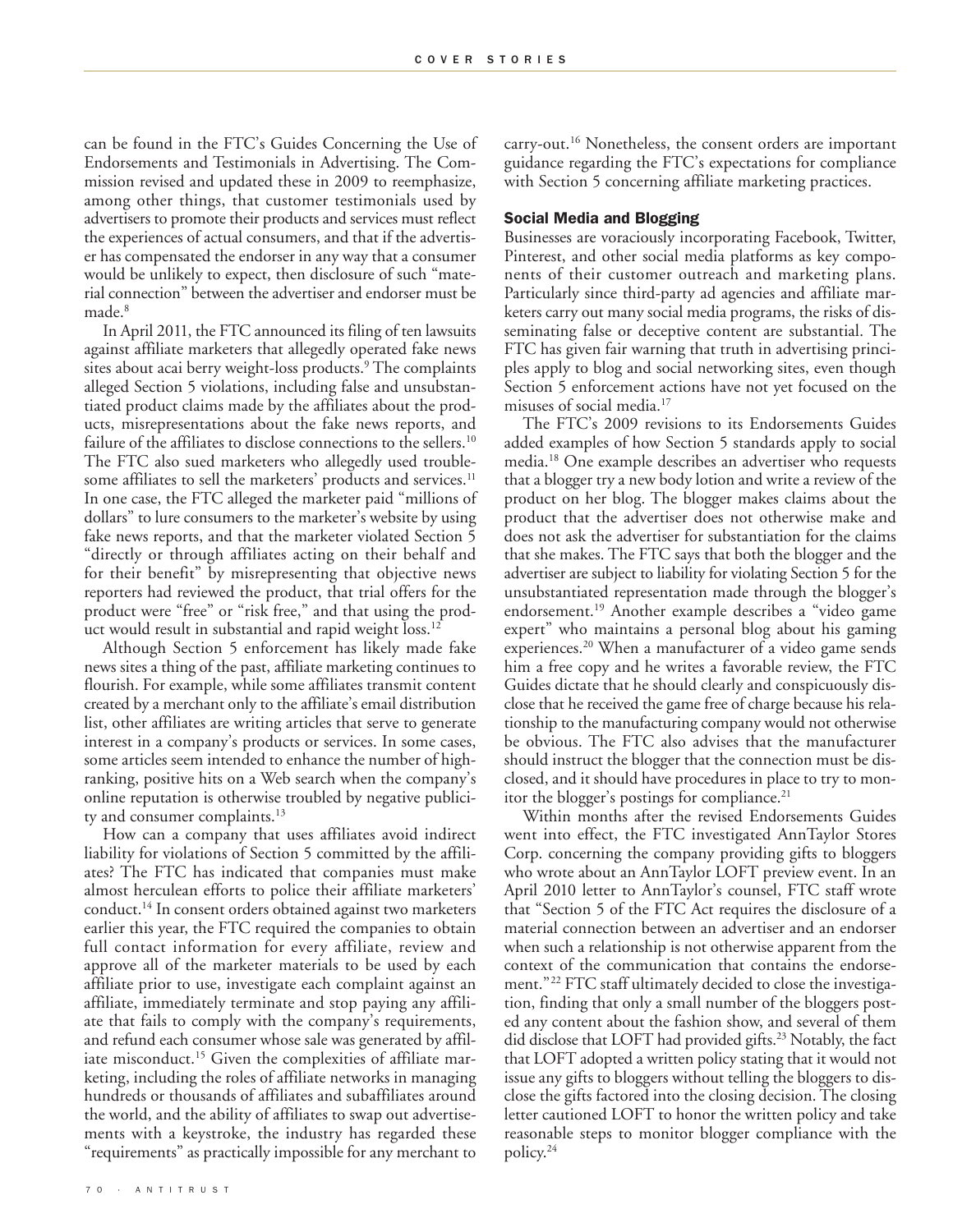Similarly, a closing letter sent by FTC staff to Hyundai Motor America in 2011 reminded the company of the "material connection" disclosure standard set forth in the Endorsements Guides. <sup>25</sup> This time, the inquiry focused on whether bloggers who had been given gift certificates as an incentive to include links to Hyundai videos in their postings, or to comment on upcoming Hyundai Super Bowl ads, were told to disclose that they had received the gift certificates (and whether the bloggers were told *not* to disclose this information). Notably, the activities of most concern to the FTC were not engaged in by Hyundai employees, but by an individual working for an outside media firm hired by Hyundai to conduct the blogging campaign. 26The FTC weighed that fact in its decision not to pursue an enforcement action. It also acknowledged that Hyundai did not know in advance about use of the gift certificates, a relatively small number of bloggers received the gift certificates, and some of them did actually disclose the gift certificates in their posts. 27The FTC also found that Hyundai had an established social media policy that called for bloggers to disclose the receipt of any compensation. <sup>28</sup> Even though the FTC exonerated Hyundai, the outside media firm likely had some explaining to do, and industry got the message that it must pay attention to the actions of its outside agencies.

Perhaps in light of the AnnTaylor and Hyundai experiences, or by the light of good counsel, many companies have adopted social media policies for their advertising and marketing, especially larger companies that work with thirdparty ad agencies and affiliate networks that need well-documented controls. The guidance from the FTC is to have these policies in place, although the content of these social media policies required by the FTC is still unclear. Whatever the social media policy provides, the key for companies is to honor it, as the FTC will be the first to come knocking when a company fails to follow its own social media policy. 29

## **Mobile Marketing**

Mobile marketing encompasses many new things, including promotional text messaging, location-based couponing, and mobile applications and sales offers. The Commission has responded to new mobile technologies through law enforcement actions, the workshops related to consumer privacy issues, and guidelines for meeting truth-in-advertising obligations for mobile application developers. <sup>30</sup> The FTC does not enforce any special laws applicable to mobile marketing, but again has used the flexibility of Section 5 to address a number of potential problems in the mobile space.

The FTC has applied Section 5 to cases involving endorsements and advertising substantiation related to gaming apps and unauthorized charges on wireless phone bills (also called "cramming") for purchases of apps. <sup>31</sup> An FTC workshop on phone bill cramming studied how mobile and landline billing platforms worked and the development of cramming prevention mechanisms. <sup>32</sup> Even though the Federal Communications Commission has primary jurisdiction over sending unwanted text messages, the FTC has applied Section 5 to unsolicited commercial text messages sent to cell phones. 33

The Commission's efforts in mobile marketing have been marked by a deep level of cooperation with industry, including through workshops and town halls, as well as the Commission's willingness to recognize mobile as a legitimate marketing platform. <sup>34</sup> These efforts should bode well for companies who want to incorporate mobile into their marketing, as the FTC's guidance and Section 5 enforcement policies are likely to incorporate consideration of industry's views. <sup>35</sup> Nonetheless, to date, the FTC has issued specific guidance only to one sub-group in the industry, mobile app developers. That guidance primarily re-hashes the obligation to "tell the truth" about the features of an app and directs developers to abide by the "clear and conspicuous" standard by making disclosures about the app large and clear enough to read. 36

### **Conclusion**

With a broad and vague mandate from Congress to guard against unfair and deceptive trade practices, the FTC has employed strategic enforcement actions and industry guidance (revisions to its Endorsement Guides, closing letters, and workshops), to adapt Section 5 to new technologies and marketing platforms. When the Commission makes a concerted effort to gain technical expertise and marketplace understanding related to a new technology or marketing platform, its Section 5 guidance reflects a genuine interest in enabling marketers to use the medium flexibly and effectively while the FTC retains appropriate, but not overly burdensome, checks on marketing practices because of consumer protection concerns. In contrast, when the FTC seems to have an inherent distrust for a particular technology or practice, as may be the case with affiliate marketing and some aspects of social media marketing, it tends to provide enforcement guidance unilaterally through consent orders that include heavy-handed restrictions that may not reflect the realities of the industry or practice.

At the end of the day, Section 5 provides the FTC the flexibility and muscle it needs to police emerging marketing practices on the Internet and mobile technologies. Perhaps this is attributable to the old adage, "The more things change, the more they stay the same."

 $^1$  Section 5(a) of the FTC Act, 15 U.S.C. § 45(a)(1), states: "Unfair methods of competition in or affecting commerce, and unfair or deceptive acts or practices in or affecting commerce, are hereby declared unlawful." *See* Neil W. Averitt, *The Meaning of "Unfair Methods of Competition" in Section 5 of the Federal Trade Commission Act*, 21 B.C. L. REV. 227, 228 (1980) (explaining that "the language of Section 5 was left broad and general").

<sup>2</sup> Examples of trade regulation rules promulgated by the FTC include the Telemarketing Sales Rule, 16 C.F.R. §310; the Children's Online Privacy Protection Act, 16 C.F.R. §312; and the Wool Products Labeling Act, 16 C.F.R. § 300.

<sup>&</sup>lt;sup>3</sup> The FTC must not only carry out the conventional Administrative Procedure Act steps for rulemaking, but must also publish two notices of proposed